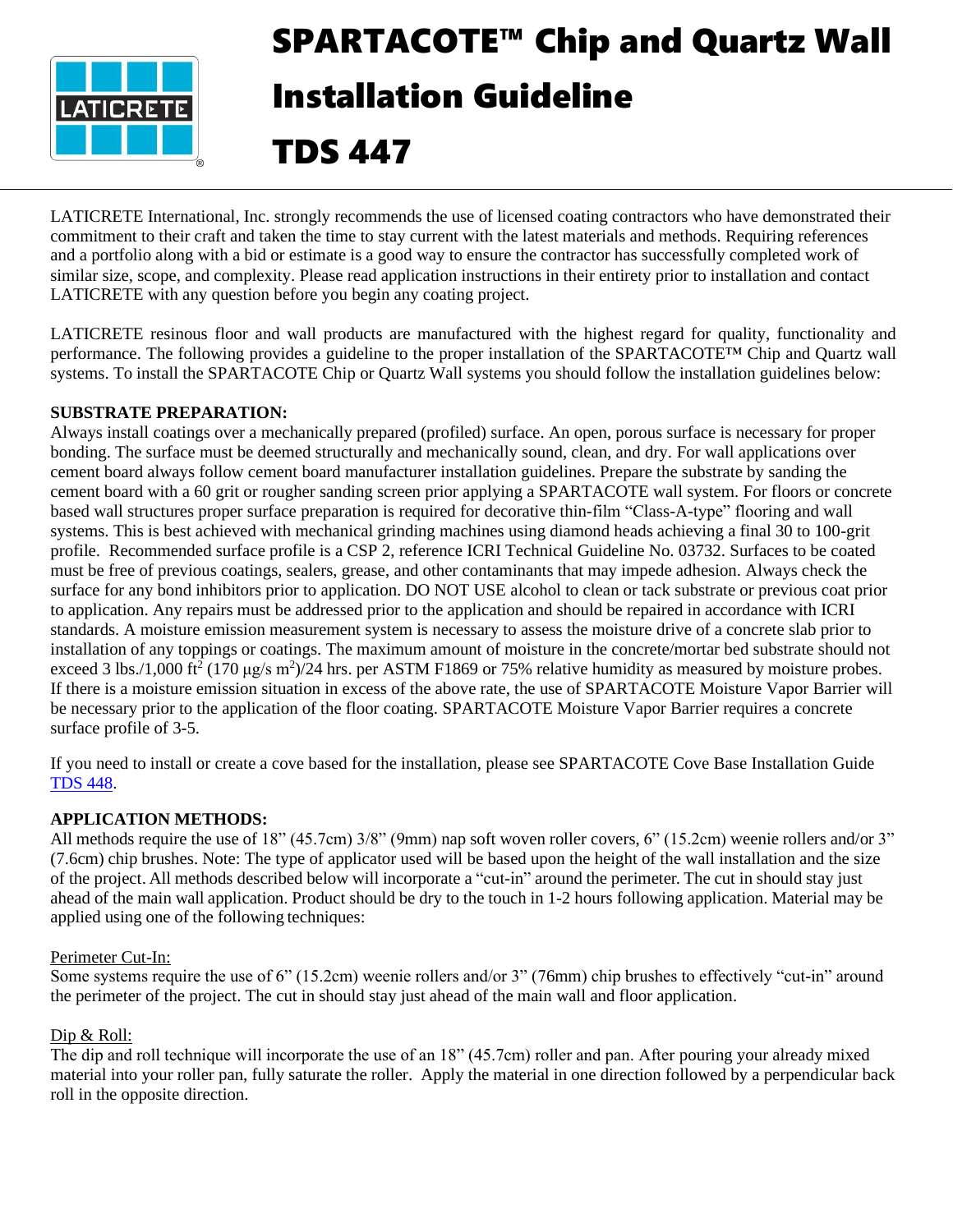# **MIXING MATERIAL**

#### Pigmenting Coatings**:**

Disperse a 1 quart (0.9 L) SPARTACOTE™ Polyaspartic Pigment pack into any 1 gallon (3.8L) SPARTACOTE FLEX PURE™ product Part A pigment base (short-filled), or, SPARTACOTE FLEX SB™ product Part A pigment base (shortfilled). Mix pigment into part A with a slow drill mixer for approximately 2 minutes until the pigment is properly dispersed. Failure to do so will result in a potentially uneven finish. Once pigment is fully dispersed, use a separate mixing vessel combine the newly pigmented part A with the part B at a 1:1 (by volume) for 2 minutes with a slow speed drill or paddle mixer making sure to scrape the sides and bottom of the bucket. Avoid creating a vortex, as it will induce air to the mix. NOTE: The part A and part B should match the material used (i.e. SPARTACOTE FLEX PURE part A should be mixed with SPARTACOTE FLEX PURE part B, and, SPARTACOTE FLEX SB part A should be mixed with SPARTACOTE FLEX SB part B).

## Non-Pigmented Clear Coats:

Do not mix until ready for immediate use. Using a separate mixing vessel combine the chosen SPARTACOTE FLEX material parts A&B at a 1:1 ratio (by volume) for 2 minutes with a slow speed drill or paddle mixer making sure to scrape the sides and bottom of the bucket. Avoid creating a vortex, as it will induce air to the mix.

## **APPLYING THE PRODUCT**

Application of Primer Coat: Please install cove base material as per [TDS 448](https://cdn.laticrete.com/~/media/support-and-downloads/technical-datasheets/tds448-spartacote-cove-base.ashx) and allow it to cure properly (if applicable) prior to full wall system application. Following surface preparation, be certain that the substrate is free of any concrete dust, moisture or other contaminants. An 8 mil (0.2 mm) thick coat of SPARTACOTE FLEX PURE pigmented should be installed at a rate of 200 ft<sup>2</sup>/ gallon (18.6 m<sup>2</sup>/ 3.8 L) using one of the suggested application methods above. If using SPARTACOTE FLEX SB pigmented, a 4 mil (0.1mm) thick coat should be installed at a rate of 330 ft $\frac{2}{3}$  gallon (30.6 m<sup>2</sup>/ 3.8 L). It is recommended to install starting at the top of the wall and work your way down, moving efficiently around the room. Remember to always complete the application with a back-roll. Allow this primer coat to dry, typically 1-3 hours, prior to moving to the next step within this process. Note: Temperature will affect the actual dry time.

Application of Primer Coat/ Broadcast Coat: An 8 mil (0.2 mm) thick coat of SPARTACOTE FLEX PURE clear should be installed at a rate of 200 ft<sup>2</sup>/ gallon (18.6 m<sup>2</sup>/ 3.8 L) using one of the suggested application methods above. If using SPARTACOTE FLEX SB (Clear), a 4 mil (0.1mm) thick coat should be installed at a rate of 330 ft<sup>2</sup>/ gallon (30.6 m<sup>2</sup>/ 3.8 L). It is recommended to install starting at the top of the wall and work your way down, moving efficiently around the room. Remember to always complete the application with a back-roll. It will be necessary to work in sections as to not allow the coating to dry prior to the broadcast. Immediately following the back roll and while the material is still wet, broadcast the SPARTACOTE Blended Chip or SPARTACOTE Blended Quartz media into the wet resin to refusal or rejection. Depending on the size area to be covered the use of a hand held chip sprayer (i.e. Kraft Tools Broadcast Gun) is recommended to facilitate installation and achieve a uniform chip/ quartz application. Coverage rate for the chip media is approximately 400 ft<sup>2</sup> per 55 pound (37.2 m<sup>2</sup>/25kg) box and coverage for the quartz media is approximately 200 ft<sup>2</sup> per 50 lb. bag (18.8 m<sup>2</sup>) for a single broadcast. (It is recommended that extra media be on hand to avoid running short). Allow the material to dry before moving on to the next step, typically 1-3 hours.

Cleaning and Scraping of Excess Chip/ Quartz**:** Once broadcast coat has dried to the touch, begin removing excess quartz/media chip. (Note: The coating is dry but is not "cured" at this point. Proceed cautiously, do not rest anything or lean on the surface. With an electric leaf blower proceed to blow all the excess non adhered media that will be present on the floor into piles or towards a corner. Carefully clean up the excess quartz/chip and re-box it as it can be used again on future projects. Only with the chip media, use a 12-14" (30.5 -35.6 cm) metal floor scraper and proceed to scrape the surface in 3 opposing direction (north/south, east/west, diagonal) ensuring the entire wall receives a uniform scrape. This procedure is critical to a quality finished wall installation. A poor scrape will result in an uneven finished texture and excess material usage on the top coat. Clean all the chip debris by blowing it into piles with the leaf blower. At this point, it is recommended to also blow the walls as to remove any excess clip or quarts that may be clinging on to the surface. Clean up the debris and dispose of it in the trash (The scraped chip cannot be re-used on the next job as it is contaminated with the resins). Blow the wall/floor a second time to ensure all remaining chip debris is off the floor and surface is clean and ready for the top coat.